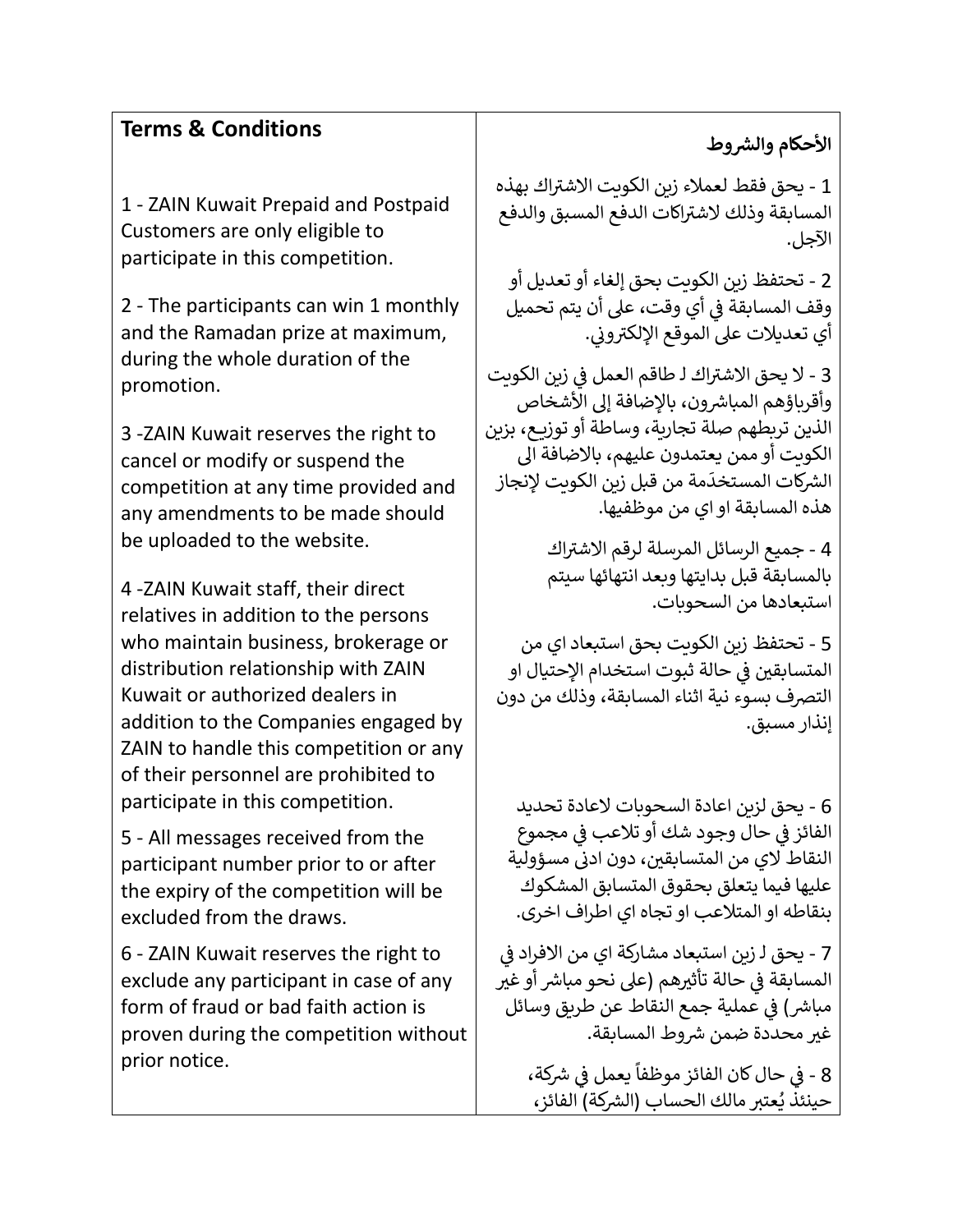7 - ZAIN shall have the right to conduct the prizes draws once again to identify the winner in case of doubt or manipulation in the calculation of points for any participant without any responsibility on its part in connection to the rights of the competitor whose points are in doubt or manipulated or towards third party.

8 - ZAIN shall have the right to exclude any participant in case it is proven that he directly or indirectly affected the calculation of points process through any other means not prescribed in the competition terms and conditions.

9 - In case the winner is an employee in a company, then, the owner of the company shall be considered as the winner and the award shall be delivered to the legal representative or the authorized person.

10 - The monthly and the Ramadan award winners shall lose their right to receive such award after the elapse of (30) days from the date of notification to do so and they will be substituted by the next ranking winner(s). The same provisions for the delivery of the award shall be applicable to such substitute and if he fails to approach the company to receive the award within the prescribed period, then he will be substituted by the next winner in ranking and so on.

11 - Replacement of award by another is prohibited. In the event ZAIN Kuwait .<br>وتسلم الجائزة الى الممثل القانوني او من يفوضه ي ر<br>الممثل القانوني للاستلام. ي

9 - يفقد المتسابق الفائز بالجائزة حقه باستالم ֧֖֖֧֝֬֓֓<u>֚</u>֖֚֓ الجائزة بعد مرور (30) يوماً من تاريخ الاتصال به لاستلامها، ويستبدل بالمتسابق الذي يليه في ֦֧֦֧֢ׅ֦֧֪֪֚֚֚֚֚֚֚֚֡֝֝֜֝֝֜֜֜֜֜֜֝֜֝֝ المرتبة، وتطبق عليه ذات الاحكام في حالة عدم ֦֧֢֦֧֦֧֦֧֦֧֚֚֡֜֜ مراجعة الشركة لاستلام الجائزة خلال المدة المشار اليها، ويحل الذي يليه في المرتبة، ي ֦֧֦֧֦֧֦֧֦֧֚֚֡֜֜ وهلمجرا.

10 - استبدال الجائزة بنوع اخر غير مسموح، وفي ֦֧֦֧֦֧֦֧֦֧֢֦֧֚֚֡֜֜֜֓֡֜֜ ر عىل زين الكويت تسليم الجائزة .<br>.<br>. حال تعذ الموصوفة وذلك لأسباب قاهرة، تتعهد باستبدالها بأخرى تتمتع بالقيمة نفسها.

11 - تستحق الجوائز الشهرية والرمضانية بعد .<br>انتهاء فترة المسابقة كما هو مبين في البندين 9 ي .<br>. و.10

12 - تحتفظ زين الكويت بحق إلغاء أو تعليق أو تعديل هذه القواعد واألنظمة الخاصة بهذه المسابقة دون اشعار مسبق، ودون اي تعويض للمشارك<mark>ين في المسابقة.</mark> ي .<br>.

13 - لا تكون زين الكويت أو اي من الشركات المشاركة في هذه المسابقة مسؤولة في أي حال من<br>... ي ֦֧֦֧֦֧֦֧֦֧֦֧֦֧֦֧֦֧֦֚֚֡֜֜֜֜֜֜֜֜֜֞ ֦֧֦֧֦֧֦֧֦֧֚֚֡֜֜֜ الأحوال عن الأضرار التي قد تظهر نتيجة استخدام ي كانت طبيعتها، أكانت مباشرة و/أو غير ا<br>أ الجائزة، أيا مباشرة و/أو ظرفية، حتى إذاكانت فورية أو لاحقة.

14 - لا تتحمل زين او اي من الشركات المشاركة في ֦֧֦֧֦֧֦֧֦֧֦֧֦֧֦֧֦֧֧֦֧֦֧֦֚֡֜֜֓֜֜֜֜֜֞ هذه المسابقة أي مسؤولية في حال وجود ما يمنع ֦֚֚֚֚֚֚֚֚֚֚֚֚֚֚֚֚֝֝֝֬֝֝֝֝֝֬֝֝֬֝<del>֛</del> مستخدمي زين الكويت من المشاركة في الحملة، ي ֧֦֧֦֧֚֡֓֓֓֓֓֓֓֓֓֝֝֓֓֡֓֓֓֡֬֓֓֓֡֬֝ ֧֖֦֧֦֧֦֧֚֚֚֝֝<u>֓</u> نتيجة قيود تقنية معيّنة أو معوقات أخرى خاصة بخدمات GSM، عىل سبيل المثال: انشغال الشبكة، امتالء ذاكرة الهاتف، عدم استخدام خدمة الرسائل القصيرة بصورة صحيحة، طلب رقم خاطيء غير ذاك المخصص للحملة، الخروج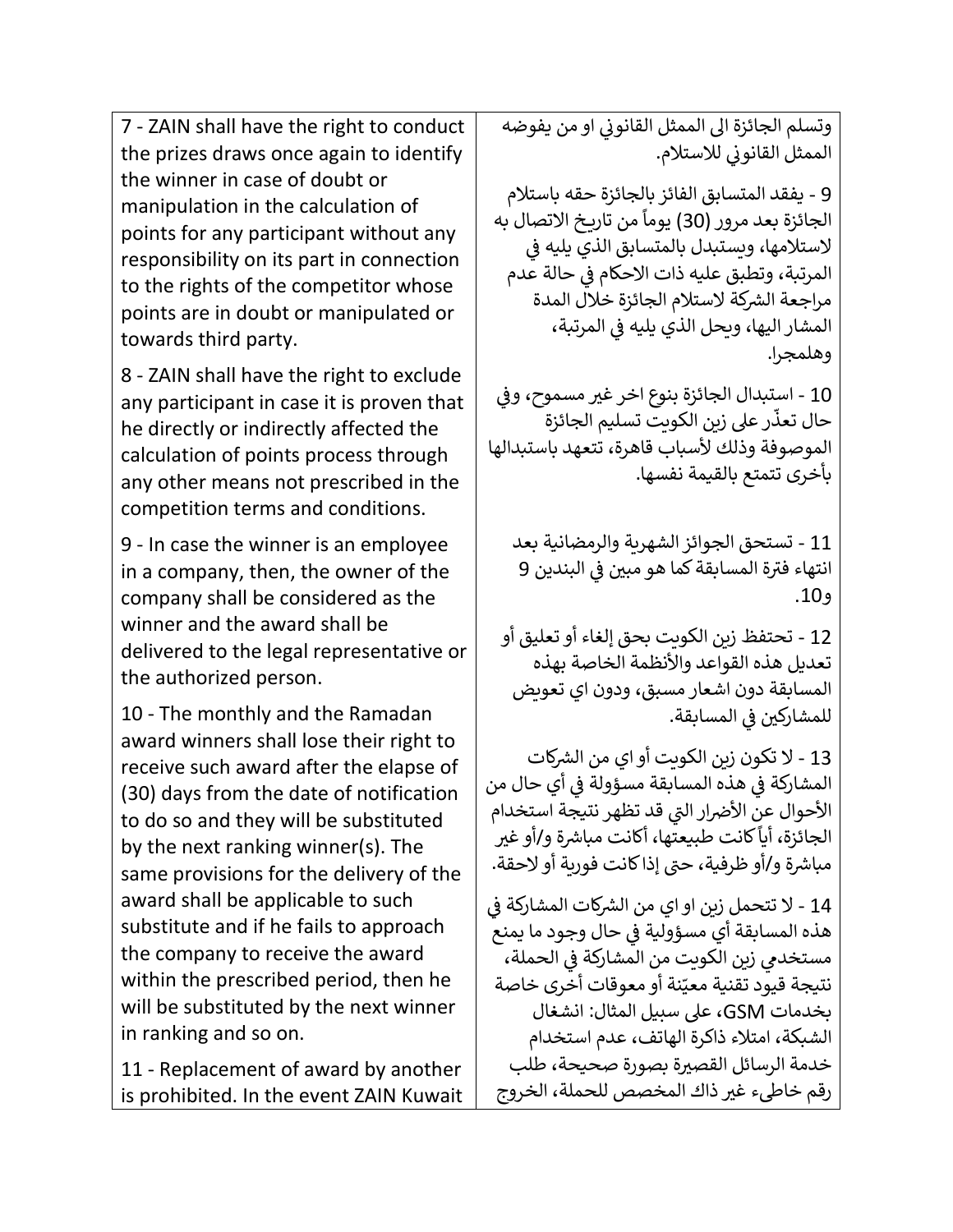fails to deliver the described award due to circumstances beyond its control, ZAIN Kuwait undertakes to replace it by another award of same value.

12- The monthly and the Ramadan awards are due for delivery after the expiry of competition as shown in clauses 9.

13- ZAIN Kuwait reserves the right to cancel or suspend or amend these rules and regulations of this competition without notice and without any compensation to the participants.

14 - Neither ZAIN Kuwait nor any of the participating companies in this competition shall be held liable in all respects whatsoever for the damages of whatsoever nature whether caused directly and / or indirectly or circumstantially which may be detected due to the use of the award promptly or subsequently.

15 - Neither ZAIN Kuwait nor any of the participating companies in this competition shall be held liable in case ZAIN Kuwait users fail to participate in the competition due to certain technical restrictions or other impediments related to GSM services, like for example: network engagement, full memory, improper use of SMS, incorrect number, disconnection, SIM card expiry of balance, excess of limits …etc.

من نطاق الشبكة، انتهاء الرصيد في بطاقة SIM ي ֧֦֧֢֧֧ׅ֧ׅ֧֧֧֧֧֧֧֛֚֚֚֚֚֚֚֚֚֚֚֚֚֚֬֝֝֓֜֓֡֓֜֓֡֬֜֝֓֝֓֝֓֜֓֜֝֬֓֜֜֜ القابلة لإعادة التعبئة، تخطي حد الرصيد في<br>. ي ֦֧֢֦֧֦֧֦֧֦֧֦֧֧֚֚֡֜֜֜֓֜֜ .<br>الإشتراكات، إلخ.

15 - لا تتحمل زين او اي من الشركات المشاركة ی سی سی سی سیست.<br>اي مسئولية نتيجة استخدام ارقام الاشتراكات الخاصة بأي من العملاء في المسابقة من قبل ي ֦֧֦֧֦֧֦֧֦֧֚֚֡֜֜֜ اشخاص اخرين.

16 - يلتزم المتسابق/المشاركالفائز بسداد فاتورته لاستحقاق الجائزة، وفي حالة عدم السداد خلال ֦֧֦֧֦֧֦֧֦֧֦֧֚֚֡֜֜֜֓֡֜֜֜ المدة المتفق عليها لتسليم الجائزة تطبق االحكام المذكورة في البندين 9 و 10. ي i

17 - في الحالات التي يكونه فيها حالة عقد العميل ي ֦֧֦֧֦֧֦֧֦֧֦֧֦֧֜֜ المشارك في المسابقة والفائز بها غير فعال فإنه ي ֦֧֦֧֦֧֦֧֦֧֦֧֦֧֚֚֡֜֜֜֜֜֜֜ .<br>يلتزم بسداد كامل قيمة المطالبة المستحقة على العقد لاستحقاق الجائزة.

֧֖֚֝֬֝֓<br>֧֜֜֜֜֜֜֜֜֜֜֜֜ 18 - إذا لم يستوف المتسابق الفائز أياً من ، يفقد الحق فى استحقاق ي ֦֧֦֧֦֧֦֧֚֚֚֚֚֚֚֚֚֚֚֡֝֝֝֝֜֜<br>֧֧֪֪֚֚֚֚֚֚֚֚֚֚֚֚֚֚֚֚֚֚֚֜֜֜֜֜֜֝ ً رشوط المذكورة آنفا ال واستالم الجائزة.

19 - بؤكد المشتركون انهم قرأوا بعناية وفهموا جميع الشروط والأحكام المتوفرة للعامة .

.<br>تفاصيل المسابقة وال<mark>اشتراك</mark> :

1. عبر إرسال أي رسالة قصيرة إلى الرمزين القصيرين 99985 و99988، يوقّع ֦֦֧֦֧֦֧֧֧֦֧֦֧֧֧֦֧֧֧֧֧֧֪֦֧֧֪֧֝֝֝֝֝֝֝֝֓֟֓֝֓֟֓֟֓֟֓֟֓֟֓֟֓֟֓֟֓֟֓֟֓֟֓֝֓֟֓֓֝֓֝֓֝֓֝֓֝֬֝֓֝֬֝֓֝֓֝֬֝֓֞֟֓֝֬֝֓ ، يوق سيق<br>المشتركون على موافقتهم الكاملة على الشروط والأحكام الراهنة وفهمهم التام لها كما يوافقون عىل:

• للمشاركة، يتعين على المشتركين المؤهلين للإشتراك في خدمة إربح<br>المؤهلين للإشتراك في خدمة إربح ֦֧֦֧֦֧֦֧֦֧֚֚֡֜֜֜ مع زين ، إرسال 'نعم' إىل الرمزين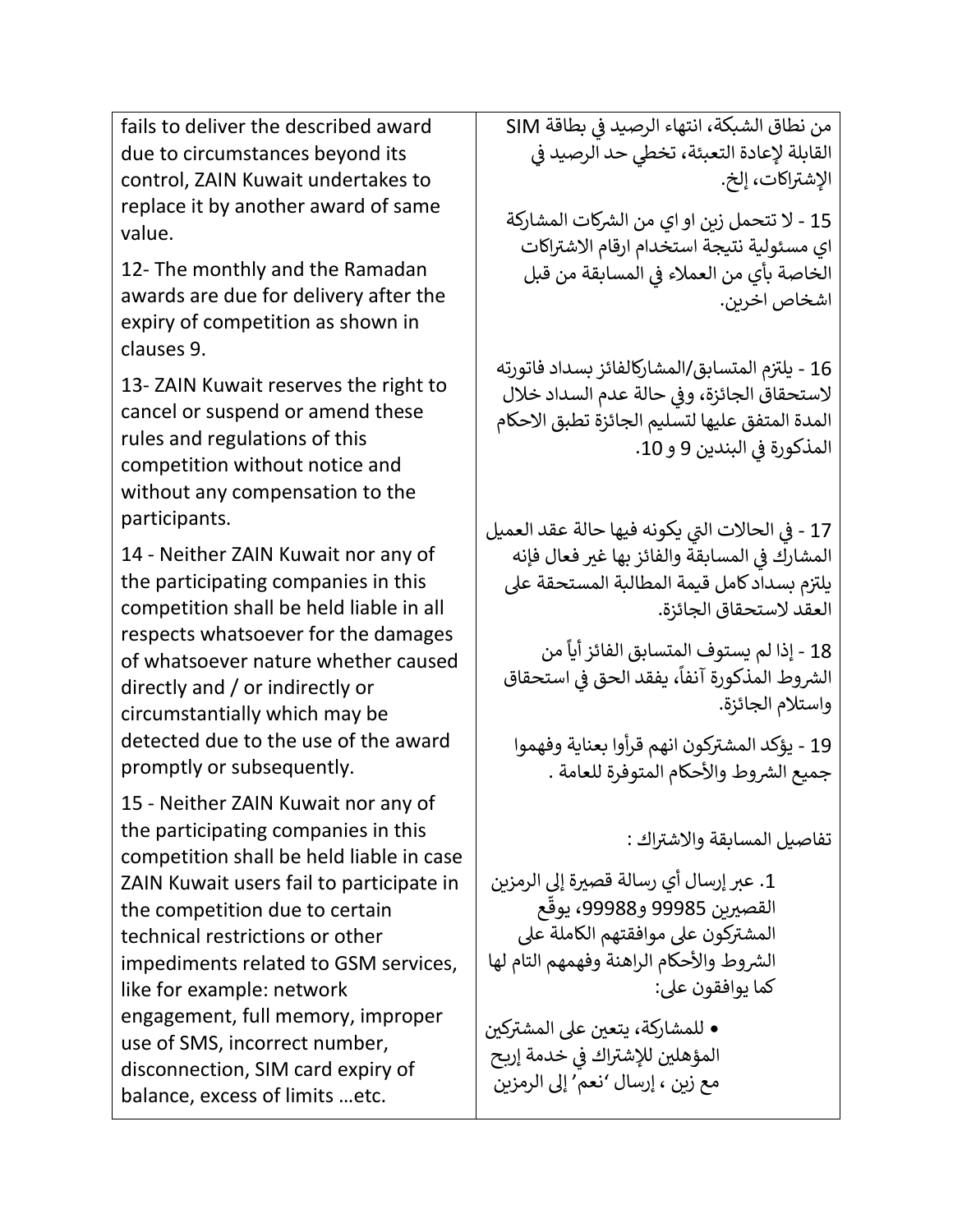16- In case of competition extension, participants shall be advised through SMS or any other communication means.

17 - Neither ZAIN Kuwait nor any of the participating companies shall be held liable for the use of participating numbers belonged to any of the customers by any third party.

18 - The winner competitor / participant undertakes to pay his mobile telephone bill and in case of non payment, the provisions provided for in clauses 9 and 10 shall be applicable.

19 - In case the contract of the winner participant is inactive, then, he shall be committed to pay the claim payable in full so as to be awarded the reward.

20 - If the winner competitor fails to meet any of the foregoing requirements, he shall lose his right to receive the award.

## **Competition and Participation:**

1. Every month, a randomly selected participant will win 5,000 KWD cash according to the MOC draws. Also, an extra Ramadan prize of 15,000 KWD is given.

القصيرين 99985 و 99988 في ي ة المسابقة أي يوم طوال مدة فت <sup>ر</sup> ي ֧֧֧֧֧֧֧֧֧֛֧֧֚֚֚֚֚֚֚֚֚֚֚֚֚֚֚֚֚֚֚֚֚֚֚֚֚֚֝֝֓֝֓֝֓֝֓֝֓֜֜֜֝֓֜֝ (المسماة في ما يلي 'رسالة<br>. التسجيل القصيرة'). فلدى إرسال 'نعم' إىل 99985 أو 99988 (رسالة التسجيل القصيرة)، يصبح ي خدمة إربـح ي ف ف ֦֧֦֧֦֧֦֧֦֧֦֧ׅׅ֪֪֦֧֚֚֡֜֜֓֡֜֓֡֡֜֡֜֓֡֡֜֓֡֡ ֦֧֦֧֦֧֦֧֦֧֦֧ׅׅ֪֪֦֧֚֚֡֜֜֓֡֜֓֡֡֜֡֜֓֡֡֜֓֡֡ ้ المرِسل مسجال . .<br>آذا مع زين ويُعتبر مشاركاً ُ ● عندما يرسل المشترك رسالة التسجيل القصيرة إلى 99985 أو . - يت<br>99988، يتلقى/تتلقى رسالة قصيرة تبليغية أولى من الجهة المنظِمة (المسماة في ما يلي ي ֦֧֦֧֦֧֦֧֦֧֦֧֦֧֚֚֡֜֜֜֜֜֜ 'رسالَة الترحيب القصيرة') تؤكد ر<br>اشتراكه/اشتراكها في الحملة ي ֦֧֦֧֦֧֦֧֦֧֦֧֦֧֚֚֡֜֜֜֜֜֜ الترويجية. .2 5,000 د.ككل شهر! جائزة رمضان إضافية بقيمة 15,000 د.ك! 3. يمكن للمشاركين الفوز بجائزة شهري<mark>ة</mark> واحدة وجائزة رمضان إضافية واحدة كحد أقىص خالل مدة العرض بأكملها . 4. تكلفة الإشتراك اليو<mark>مي (عن خد</mark>مة المحتوى الموفرة) 100 فلس باليوم ر. .<br>(ابتداءً من يوم المشاركة الخامس). 5. كل رسالة قصيرة تُرسَل إلى الرقم ُ القصير 99988 قيمتها 1 دينار كوب<sub>ن</sub>ي لكل ي رسالة. . يمكن للعميل إلغاء اشتراكه في ֦֧֦֧֦֧֦֧֦֧֦֧֦֧֦֧֦֧֧֦֧֦֧֚֡֜֜֓֜֜֜ المسابقة من خلال إرسال رسالة قصيرة إىل رقم الخدمة 99985 تحتوي عىل كلمة 'إلغاء' أو '0'. وسيتم التأكيد عىل اإللغاء هذه ֧֦֧֦֧֪֪֦֧֪֦֧֦֧֪֦֧֧֪֪֦֧֪֦֧֚֡֬֝֝֝֝֝֝֬֝֝֬<br>֧֧֧֧֧֧֧֧֧֪֧֪֧֪֧֩ بأن ا<br>أ رسالة تأكيد، علما ي من خلال تلقّى<br>من خلال تلقّى الرسائل مجانية.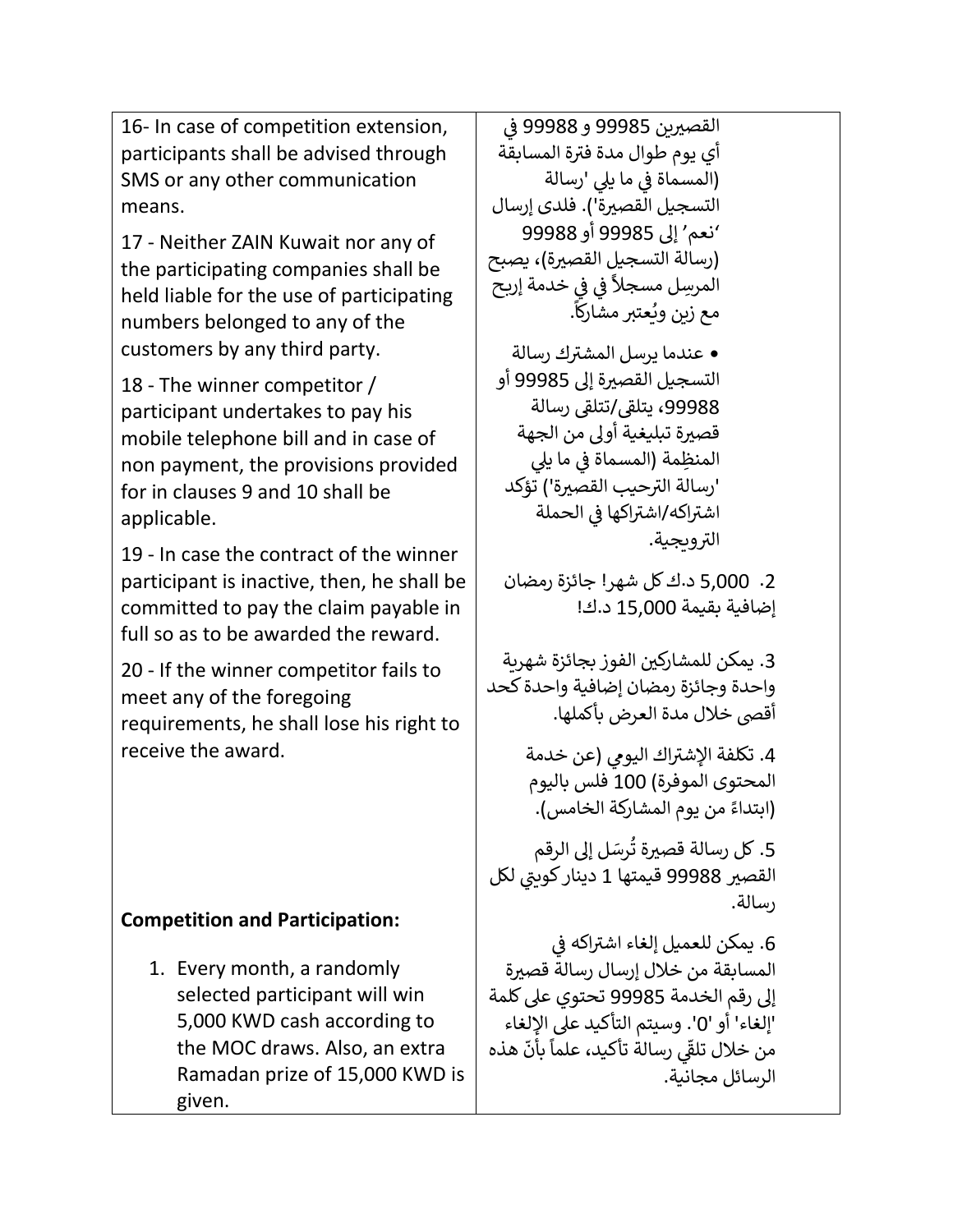- 2. The cost of the daily participation through SMS (for the provision of service) will be 100 fils per day (from fifth participation day onwards).
- 3. The value of each SMS to be sent to the number 99988 is KD. 1 per message.
- 4. The customer can cancel his/her participation through sending SMS to service No. 99985 which includes the word 'cancel' or '0'. Cancellation can be confirmed by receiving a confirmation SMS bearing in mind that these messages are free of charge.
- 5. Participants can send SMS to No. 99985 free of charge for the following purposes: \*To know the current total of

points by sending the word 'balance'.

\*To ask for help by sending the word 'Help'.

- 6. The participant obtains 100 points (participation points) when he sends a registration message to service No. 99985 'participation points'.
- 7. Each participant gets 50 participation points on daily basis due to daily subscription. These points belong to the category of 'standard points'.
- 8. During the first 4 participation days, each SMS to be sent to

7. يمكن للمشاركين في المسابقة ارسا<mark>لة</mark> ֧֦֧֢֦֧֦֧֚֬֝֜֜֜֜֜ إرسال رسالة قصيرة إلى الرمز القصير 99985 مجاناً للغايات الآتية: ر<br>آ مجانا

.1 االطالع عىل مجموع نقاطهم الحالي عبر إرسال الكلمة الرئيسية 'Balance 'أو 'رصيد'.

2. طلب المساعدة عبر إرسال الكلمة الرئيسية 'Help 'أو مساعدة.

8. يحصل المشترك على 100 نقطة .<br>(نقاط الإشتراك) عند إرسال رسالة تسجيل إىل رقم الخدمة 99985 'نقاط .<br>الإشتراك'.

9. يحصل كل مشترك على 50 نقطة .<br>بناءً على الإشتراك اليومي. ا<br>أ ۔<br>اشتراك يومياً هذه النقاط تنتمي إلى -<br>: تجدر الإشارة إلى أنّ فئة 'النقاط المعيارية'.

.10 خالل أيام المشاركة الـ 4 األوىل، كل رسالة قصيرة تُرسل إلى 99985 مجاناً، ُ -<br>آ مجانا ت<br>تزود المشترك ب'نقاط تلقائية' إضافية. ررت<br>فيتلقى المشارك على التوالي رسالة ردّ معودي ربعات<br>دَّ مع احتمالين قصيرة تتضمن سؤالاً للإجابة: واحد صحيح والآخر خاطيء. تُرسل الإجابة المختارة عبر رسالة قصيرة ُ ֧֧֧֧֧֧֧֧֧֧֧֧֧֧֧֧֧֧֦֧֧֧֧֧֧֚֓֓֝֬֓֝֬֓֝֬֓֓֓֓֓֬֓֓֓֓֓֓֓֓֓֓֓֓֓֓֓֓֓֓֬֓֓֓֓֓֓֓֓֬֓֓֓֓֓֓֓֓֓<del>֛֖</del> إىل 99985 متضمنة الرقم 1 أو 2 ، وفقا .<br>لمعلومات المشترك الشخصية. تتوقف ر<br>الإجابة على الأسئلة على معرفة المشتركين ء . . .<br>ومهارتهم بصورة حصرية. ابتداءً من يوم المشاركة الخامس فصاعدا، كل رسالة قصيرة مرسلة إلى 99988، بتكلفة 1 د.ك. ك بـ 'نقاط تلقائية' للرسالة، تزود المشت <sup>ر</sup> رسالة على المشارك على التوالي رسالة<br>إضافية. يتلقى المشارك على التوالي رسالة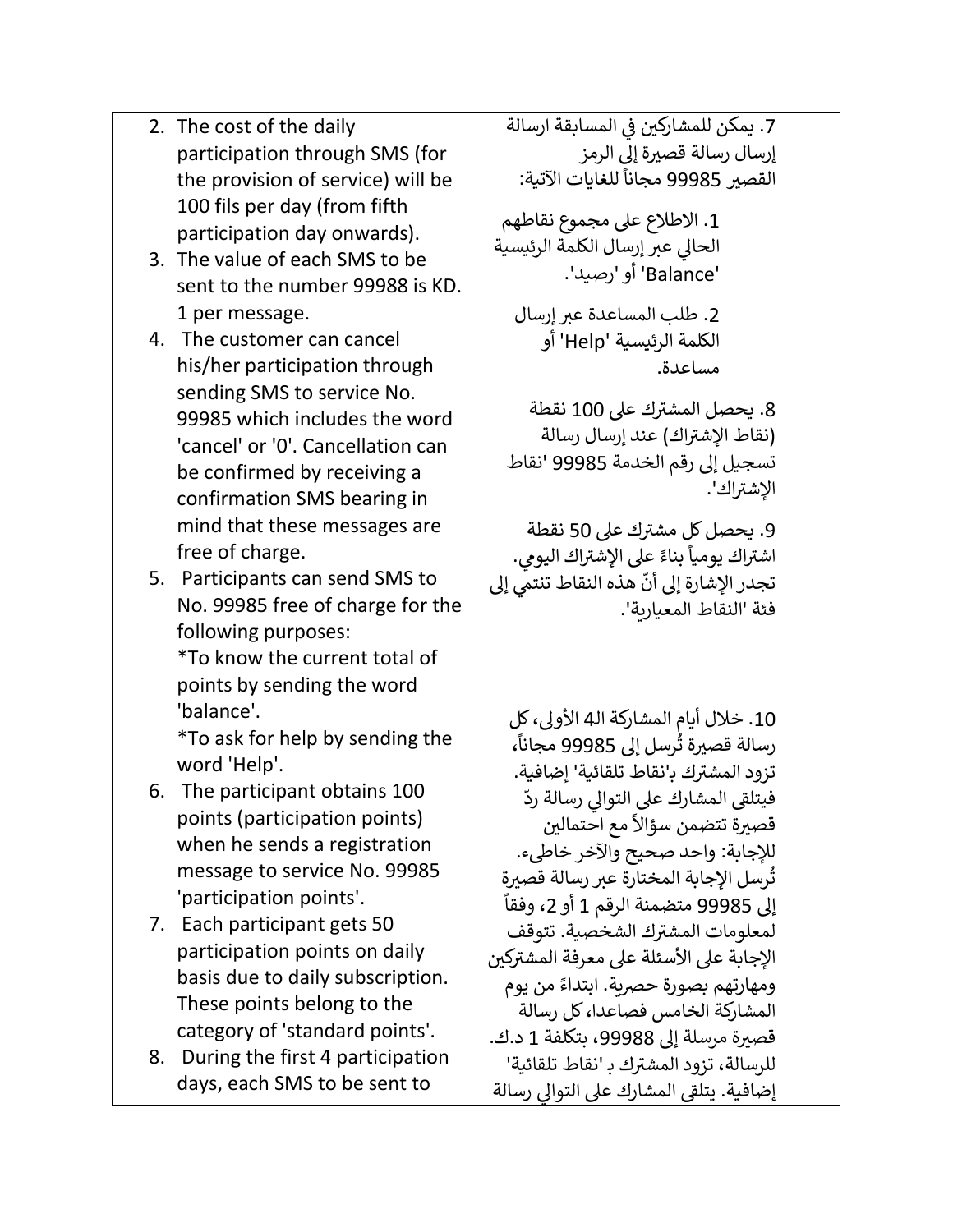99985 for free, provides the participant with additional 'automatic points'. The participant respectively receives a reply SMS which includes a question with two answers: One correct and another incorrect. The selected answer should be sent through SMS to 99985 including No. 1 or 2, according to the participant's personal knowledge. Answering questions depends on the participants' knowledge and skills exclusively. From the fifth participation day onwards, each SMS to be sent to 99988, for 1 KD/SMS, provides the participant with additional 'automatic points'. The participant respectively receives a reply SMS which includes a question with two answers: One correct and another incorrect. The selected answer should be sent through SMS to 99988 including No. 1 or 2, according to the participant's personal knowledge. Answering questions depends on the participants' knowledge and skills exclusively. 9. Each correct answer grants the

participant at least 100 points. The competitor, besides, obtains 20 points for incorrect answers.

ر<br>داً مع احتمالين ردّ قصيرة تتضمن سؤالاً للإجابة: واحد صحيح والآخر خاطيء. تُرسل الإجابة المختارة عبر رسالة قصيرة ُ ֺ֖֖֖֖֖֖֖֖֖֖֧֪֖֧֪֪ׅ֖֧֧֧֧֧֧֧֚֚֚֚֚֚֚֚֚֚֚֚֚֚֚֚֚֚֚֝֓֟֓֟֓֞֓֝֓֞֓֝֓֞֟֓֓֓֞֓֝֬֓֓֝֬֝֓֝֬֝֬֝֬֝֬֝֬֝֬֝֬֝֬֝֬֝֬ إىل 99988 متضمنة الرقم 1 أو 2 ، وفقا .<br>لمعلومات المشترك الشخصية. تتوقف ر<br>الإجابة على الأسئلة على معرفة المشتركين ومهاراتهم بصورة حصربة.

11. كل إجابة صحيحة تمنح المشترك 100 نقطة على الأقل، كما يحصل ر<br>المشترك على 20 نقطة عن الإجابات الخاطئة.

.<br>12. خلال فترة المسابقة، يتلقى المشترك رسالة قصيرة تتضمن معلومات عن المسابقة وعن كيف يمكنه جمع نقاط ء .<br>إضافية برسالة مرسَلة إلى الرقم 99985 خلال أيام المشاركة الـ4 الأولى وبرسالة إلى ًالرقم 99988 ابتداءً من يوم المشاركة الخامس.

.<br>13. الترجمة الإنجليزية هي ترجمة لبنود ي ֧֧֧֧֧֧֧֧֚֚֚֚֚֚֚֚֚֚֚֚֚֚֚֚֚֚֚֚֚֚֚֚֚֡֝֓֝֓֝֓֝֓֝֓֝֓֜ العقد واللغة العربية هي المعمول بها في<br>. وبي.<br>دولة الكويت والترجمة الإنجليزية هي للعلم فقط.

14. تعتبر شروط المسابقة جزء لا يتجزأ من القوانين والشروط المتوفرة بالكامل ت - ر- يت ر- .<br>على صفحات الموقع الإلكتروني للشركة ي ونموذج عقد خدمات الشركة وسياسة الخصوصية لشركة الاتصالات المتنقلة والمرتبطة بها ويخضع العميل لهذه الأحكام إن لم ترد في الشروط الآنفة الذكر. ي ֦֧֦֧֦֧֦֧֦֧֢֦֧֦֧֦֧֚֚֡֜֜֜֜֓֡֜֜֜֜֜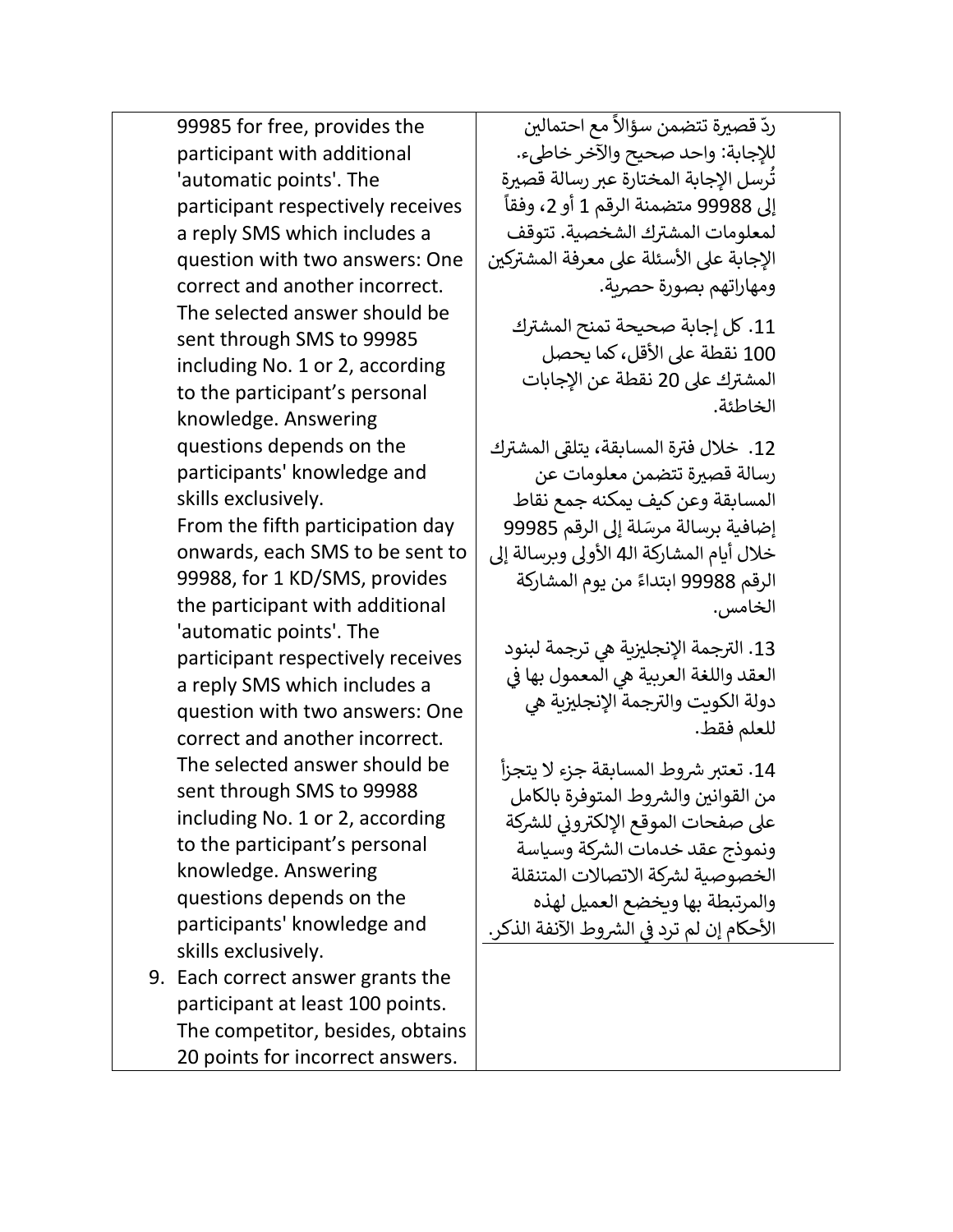- 10. During the period of competition, the participant receives SMS which include information of the competition and how he/she can collect additional points with a message sent to No. 99985 during the first 4 participation days and to No. 99988 from the fifth participation day onwards.
- 11. All participants warrant that they have read and fully understand these Terms and Conditions carefully which are on public view.
- 12. By sending any SMS to the premium short codes 99985 or 99988, participants sign their complete acceptance and full understanding of the current terms and conditions and agree:
	- To participate, the subscribers who qualify to become participants of this Promotion shall send an SMS Message to the Short Codes 99985 or 99988 at any day during the Promotion Duration (hereinafter called the "Registration SMS"). Upon sending the first SMS to 99985 or 99988 (Registration SMS), the sender will be registered in the Promotion and will be considered a participant.